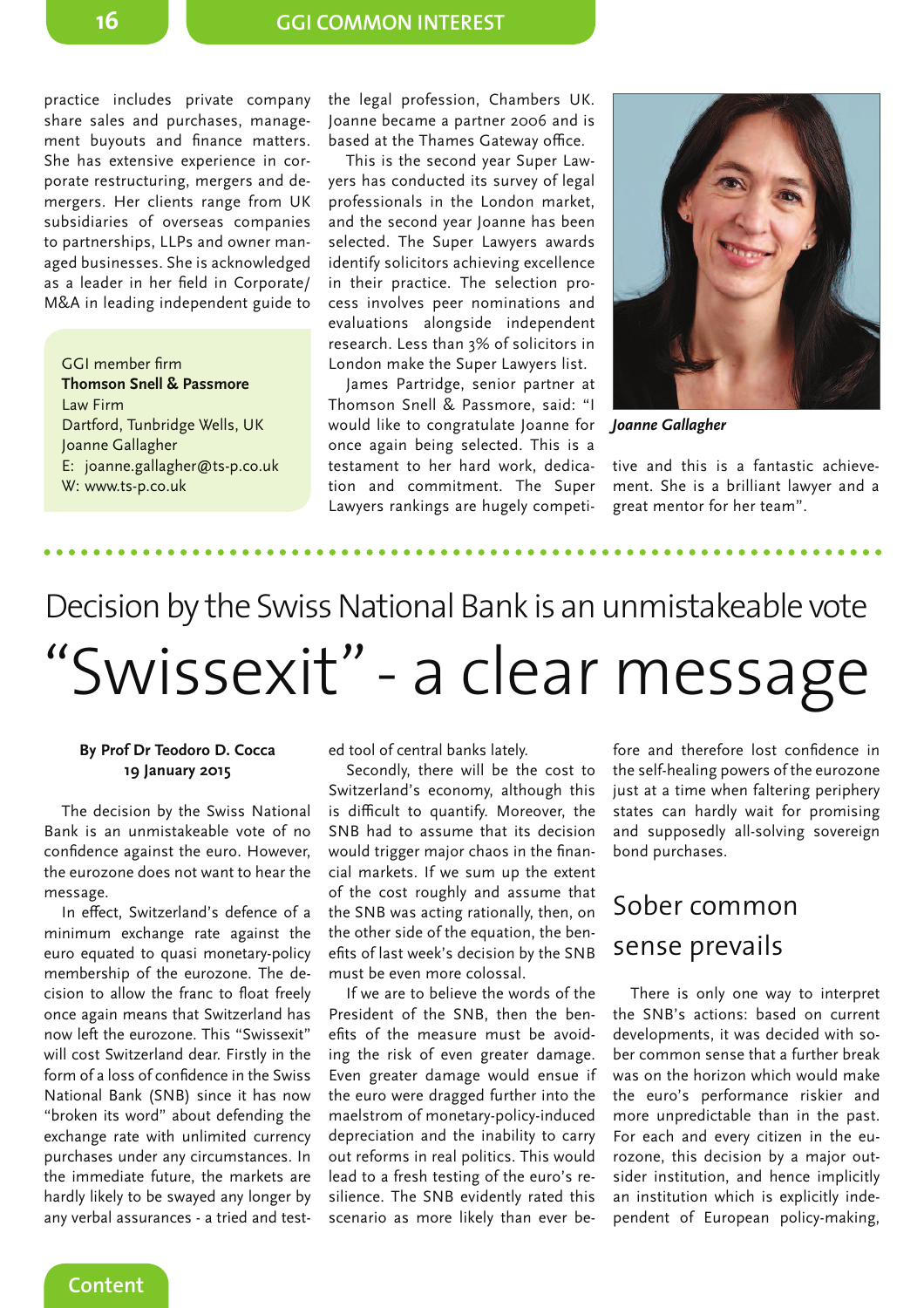must be cause for serious concern and for critical reflection. This is indeed the key message to the central bank representatives in Frankfurt who will meet this week in Frankfurt and who will have to take a fateful decision, even though SNB President Thomas Jordan has stressed, no doubt merely with diplomatic correctness, that the timing of the SNB's measure so close to the ECB meeting was purely coincidental.

Should it turn out that the euro does one day actually break up, it is likely that the start of sovereign bond purchases will be seen in hindsight as the "beginning of the end". In its assessment of a situation which could affect the welfare of an economy and therefore of many human beings for generations to come, the SNB has probably shown in exemplary fashion what aspects are ultimately the only important ones: firstly, a sober assessment of the economic reality; secondly, a preference for sustainable against short-term solutions, and thirdly, the courage to implement



*Swiss National Bank*

decisions, irrespective of market upheavals and criticism.

Admittedly, the whole thing is part of a series of highly unusual signals from

# Prof Dr Teodoro D. Cocca

Teodoro D. Cocca is Professor of Asset Management and member of the Research Institute for Banking and Finance at the Johannes Kepler University Linz. Prior to this, he worked at Citibank in investment and private banking, was a Research Fellow at the Stern School of Business in New York and lectured at the Swiss Banking Institute of the University of Zurich. As an adjunct lecturer for banking and finance at the University of Zurich, he is a coveted speaker at academic conventions and international conferences and is an adviser to a number of financial institutions. Since March 2010, the banking expert has been a member of the Board of Directors at GGI Geneva Group International, which is headquartered in Zurich, and since April 2011, he has been on the Board of Directors of the Verwaltungs- und Privat-Bank Ak-



*Prof Dr Teodoro D. Cocca*

tiengesellschaft (VP Bank), which has its headquarters in Vaduz. In October 2011, he was selected as Dean of Faculty of Social and Economic Sciences at the Johannes Kepler University.

the eurozone which have helped bring about a further marked weakening of the euro against the franc: these began with Italy's six-month stint holding the EU Presidency which led to a softening of the Stability Pact, going all the way to a very likely renegotiation of the rescue package for Greece, something for which the public has been prepared since the beginning of the year. In a currency union based on solidarity as regards long-term interests, all members should factor in the consequences of their actions and the expectations which they implicitly generate. Once rules or the results of negotiations are called into question a first time, there is bound to be a second or third time. This leads to a crisis which cannot be brought under control because the state of permanent uncertainty and the paralysing doubt about the next agreement which could be broken can never be overcome.

A line should be drawn under this fluid state of affairs which changes with every situation if we do not wish to lose the last hope of a return to a modicum of budgetary discipline. The eurozone cannot settle down and will ultimately put itself in jeopardy so long as rules are not respected but repeatedly become a pure matter for negotiation. *...next page*

#### **GGI INSIDER | No. 75 | January 2015**